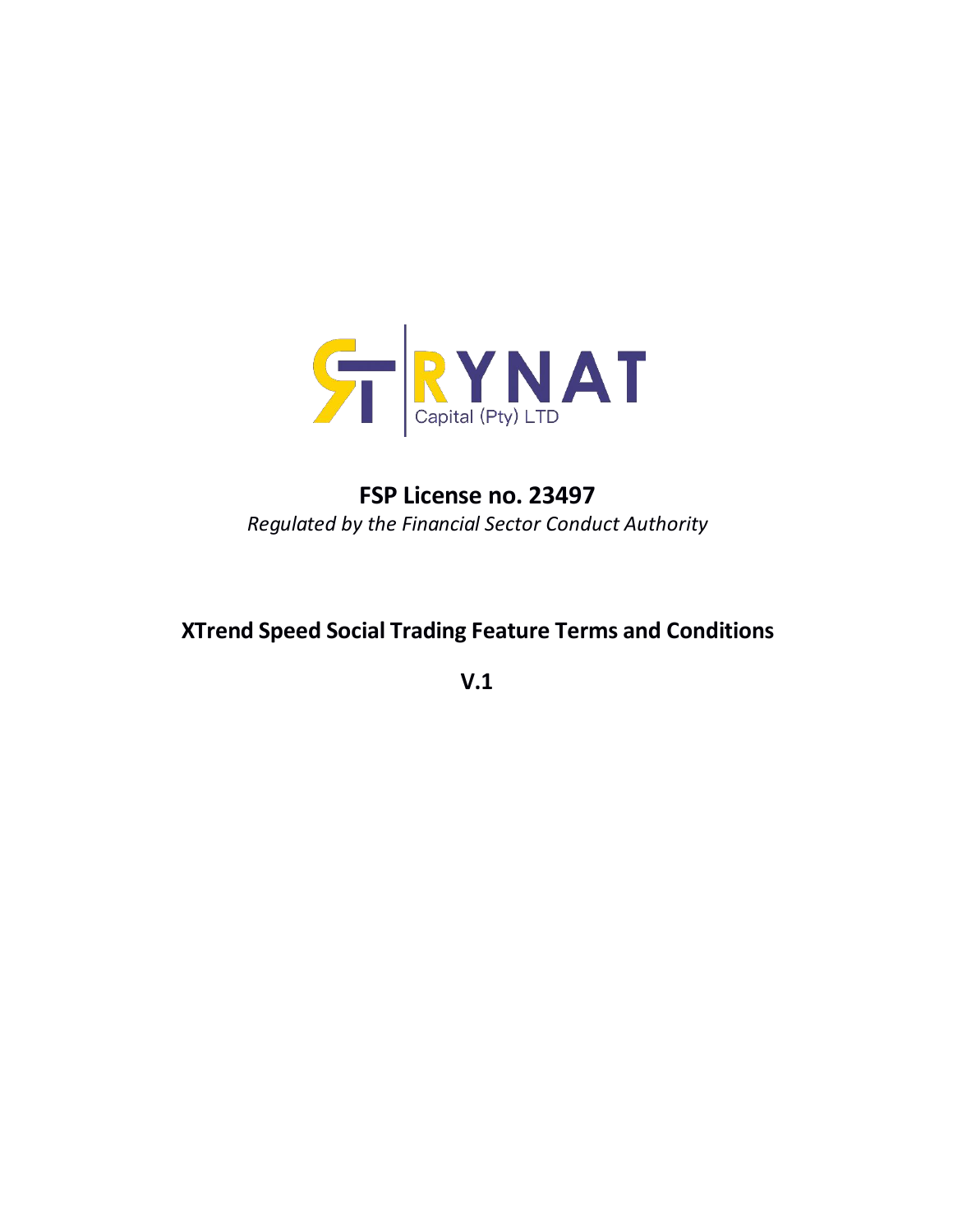

## **1. Introduction**

- 1.1. These Terms and Conditions (hereby referred to as the "Terms") shall formulate the relationship between the you (the "Client") and Rynat Capital (Pty) Ltd (the "Company") as means of governing all actions in respect of Social Trading feature (the "Copy Trading Feature") offered by the Company.
- 1.2. These Terms and Conditions aim to specify and outline the following:
	- a. Client's ability to interact, follow and copy other traders by using the information for the Company's social trading features provided and/or made available on Company's website and/or client trading platform. Where Social Trading Features include, but not limited to "Forum", "Community", "Follow", "Copy", "Copy Trader(s)", "Master Trader(s)", "rankings", "portfolios", "strategies" etc.
	- b. The Company's actions in regard to the execution of the Clients instructions, the navigation and the features of Social Trading service via the Client Trading Platform as described in these Terms, and these Terms, Terms of Business and the Client Agreement shall govern the Social Trading feature and should be read carefully by the Client.
	- c. Both "Master Trader", the Client whom is doing the Copy action, "Copy Trader", the Client that is investing ("Copying") through the automated trading execution, without Client's manual intervention and "Follow Trader", the Client that is investing at his own initiative by following the Master Trader, are all referred to as the "Client" in these Terms and Conditions.
	- d. Unless otherwise defined, terms used in these Terms and Conditions shall have the meaning given to such terms in the Client Agreement. In addition, the definitions set out in "Interpretation of Terms" shall apply.
- 1.3. Accepting these Terms, you acknowledge that you have read and understood the Client Agreement provided to you during the account opening process as well as all Appendices referred to in the Client Agreement and which form an integral part of these Terms and Conditions.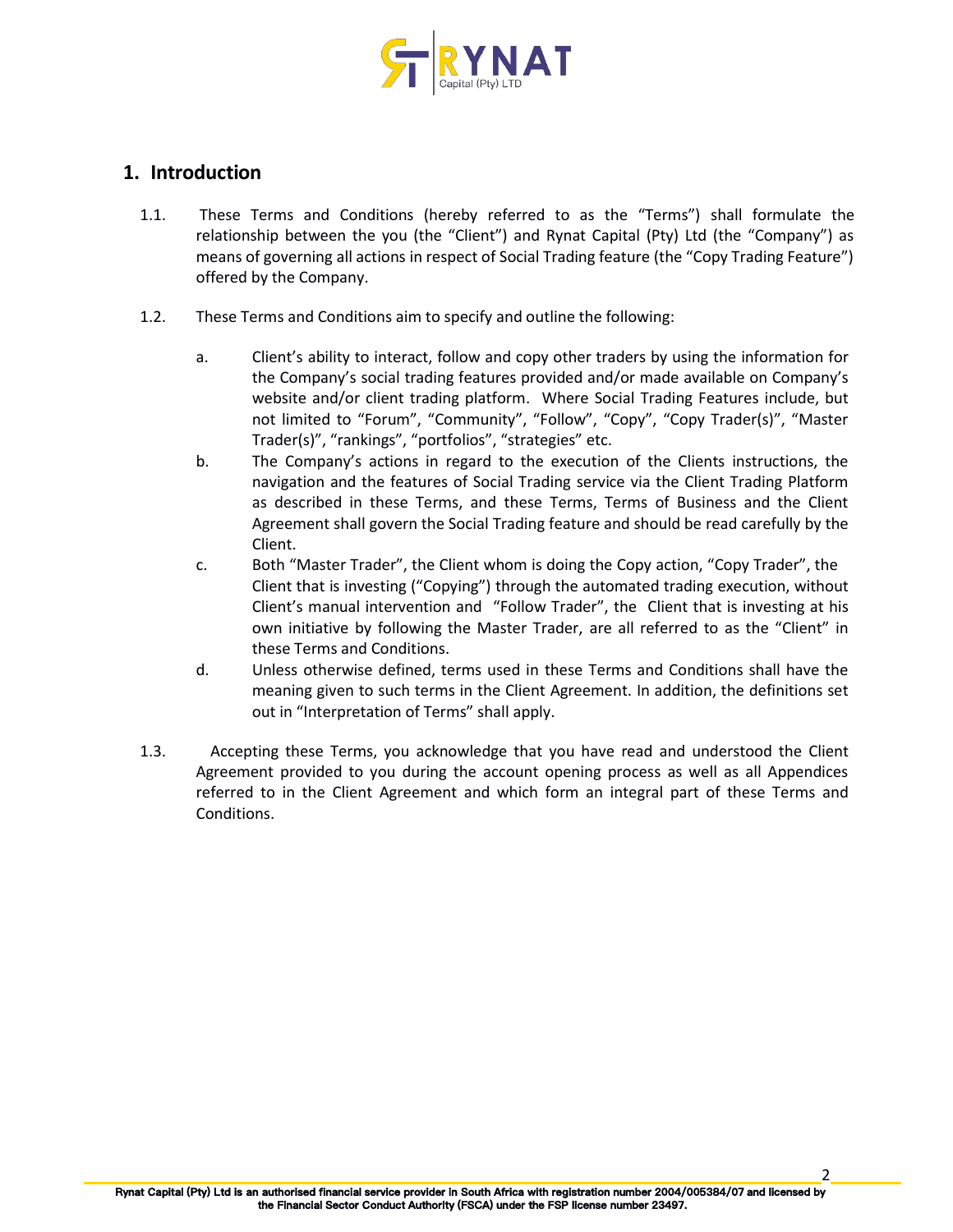

## **2. Scope of Social Trading Service**

- 2.1. By using the Company's Social Trading features, you will be provided with the Company's investment management services and as such the Client must complete a Suitability Assessment (the "Copy Trade Assessment"). Client agrees to the provision of investments management services ("Social Trade Services") provided by the Company as outlined in the Client Agreement.
- 2.2. While the Company is permitted under its license to provide investment advice services, we do not provide investment advice, nor provide any personalized investment recommendations and/or advise you on the merits of any investments, either with respect to our Copy Trading services or any Service. We may elect to make investment advice services available in our sole discretion and provided that an additional agreement is concluded between the Company and the Client.

#### 3. **Master Traders**

- 3.1. For a client to be eligible to become a Master Trader the following must apply
	- 3.1.1. The Client must complete their Economic Profile, the Trading Experience questionnaire and to be fully verified.
	- 3.1.2. A Master Trader agrees to share the order with other participants in the Social Trading feature. Such shared orders which will be visible and available to be copied shall hereafter referred to as "Release Orders".
	- 3.1.3. Only pending orders can be provided by Master Traders as Release Orders.
	- 3.1.4. Master Traders can provide Release Orders if the following minimum requirements have been met within the last 5 working days (excluding weekends) of assessment by the Company:
		- a. The Master Trader has executed and closed a minimum of three positions in their client terminal.
		- b. The total amount of Margin used during the specified period on executed orders is a minimum of \$100
	- 3.1.5. For margin purposes Master Traders can choose to trade with their trading account balance amount or their trading account coupon balance. 'Test your App' Coupons cannot be utilised for Copy trading. Please refer to the Terms and Conditions of the XTrend Speed Loyalty Program.
	- 3.1.6. Should the Master Trader wish to opt-out from Social Trading and/or a specific order the Master Trader can cancel the order and/or stop releasing orders if the Master Trader's order has not been triggered for execution.
- 3.2. A Copy Trader can opt to copy a Release Order provided by a Master Trader, hereafter referred to as the "Copied Order" as described below:
	- 3.2.1. When a Copy Trader decides to place a Copied Order the associated price level and direction, either BUY or SELL, are set as per the Release Order. The Copy Trader then decides on the margin specification and the volume to be traded.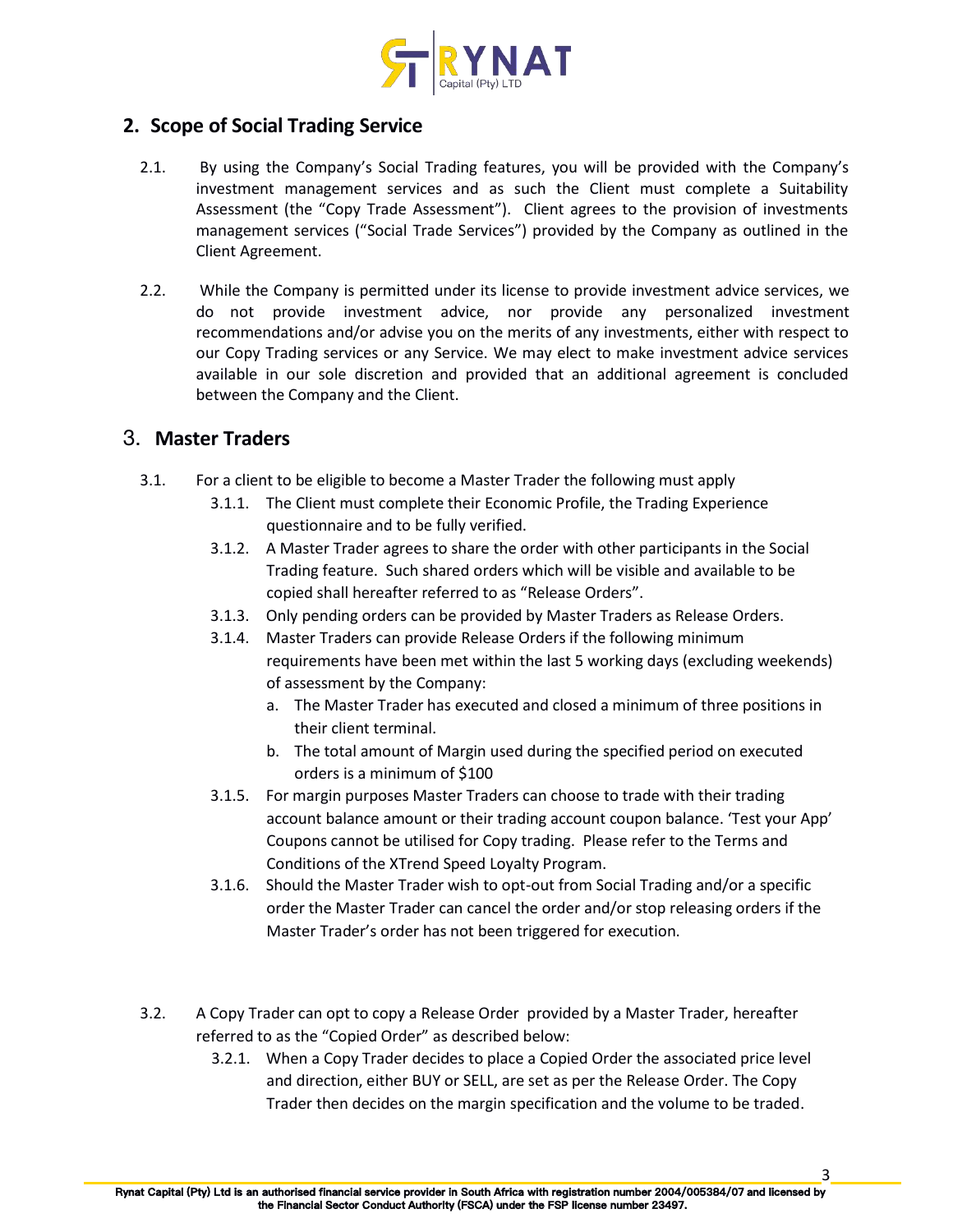

- 3.2.2. Should the Copy Trader decide to opt out from Social Trading and/or a specific Release Order the Copy Trader can cancel the Copied Order if the Master Trader's order has not been triggered for execution.
- 3.2.3. The Copied Order will be executed as a pending order which can either be a Buy Limit or a Buy Stop or Sell Limit or Sell Stop depending on what trading action the Master Trader has decided to act on. Please refer to the Order Execution Policy and Terms of Business.
- 3.2.4. For margin purposes Copy Traders can choose to trade with their trading account balance amount or their trading account coupon balance. 'Test your App' Coupons cannot be utilised for Copy trading. Please refer to the Terms and Conditions of the XTrend Speed Loyalty Program.
- 3.3. In order to follow orders:
	- 3.3.1. Copy Traders can follow Master Traders by clicking on the tab "Follow Traders".
	- 3.3.2. When a Master Trader provides a Release Order any Copy Traders that follow will receive a message notification of the Master Trader's trading action.

#### **4. Copy Trade Assessment**

- 4.1. Prior to the provision of such Copy Trading Services the Client and as mentioned above, must complete the Copy Trade Assessment, where based on the Clients experience, financial situation and financial objectives, the Company assess what trading strategies are suitable for the client and under what conditions.
- 4.2. Client acknowledges and confirms that the Copy Trade Assessment will be on the basis that the status of allinformation and documentation provided by the client is of truthful, correct and complete nature.
- 4.3. Client acknowledges that Company may rely on the information and documentation provided by the Client in order to complete the Copy Trade Assessment of the Client, and client is responsible for any damages or losses which may result from any inaccuracies.
- 4.4. Company will be responsible for the ongoing provision to maintain a Copy Trade Assessment of the Client while offering the Social Trading Service when:
	- a. Informing Client from time to time details of their Copy Trade Assessment
	- b. Handling all Client requests and execution instructions generated from the Social Trading Feature.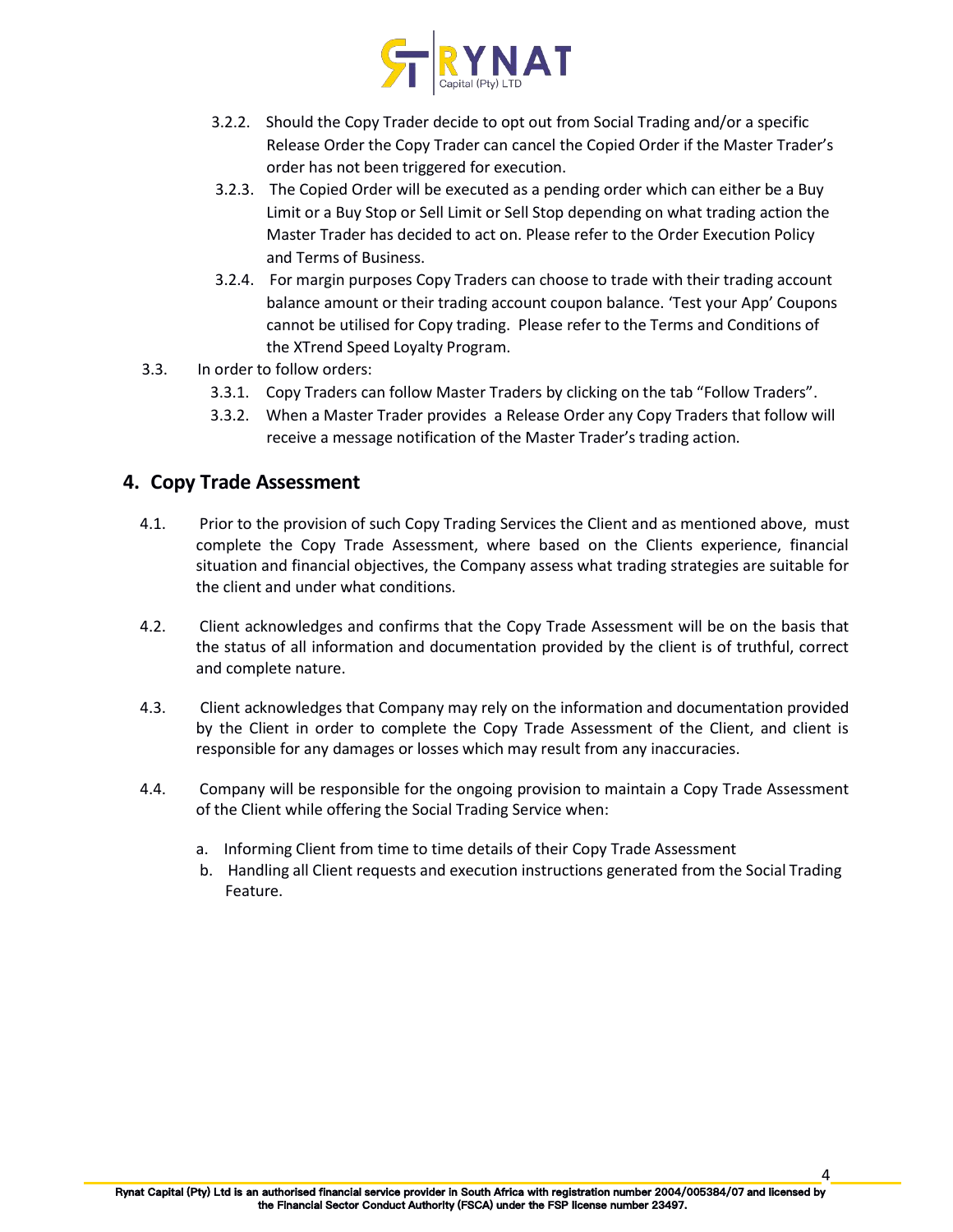

- 4.5. In making a decision to copy master trader(s), Client understands that they will need to specify their parameters of risk appetite and take into consideration the results from their Copy Trade Assessment. Client hereby authorises the Company to limit and/or withhold its Social Trading Services based on their investment profile and ongoing Copy Trade Assessment in accordance with Company policies and procedures.
- 4.6. Client upon request, may at any time, revisit and complete again their Copy Trade Assessment and evaluate whether there has been any change to Clients experience, financial situation and financial objectives.
- 4.7. The Company reserves the right to update the Copy Trade Assessment from time to time without prior notice and the Client is responsible to check for regular updates.

## **5. Social Trading Services**

- 5.1. Using the Social Trading features are highly speculative and the Client confirms that prior to making a decision to copy and/or follow a master trader(s), they have considered their entire financial situation, including their financial commitments and acknowledge they can sustain significant losses exceeding the amount used to invest in copy trading service however, the Company ensures that losses will not exceed the total available funds with the provision of negative balance protection.<br>5.2. A Copy Trader confirms and acknowledges that a decision to Copy a Master Trader(s), the
- opening and closing of copy trade(s) will happen from the client's trading account through the automated trading execution, without Client's manual intervention. Client further authorises the Company to execute all actions undertaken bythe chosen copied Master Trader or strategy, such actions are automatic once initiated by Client and do not require any pre-authorisation of ongoing activity/copy trades.
- 5.3. A Follow Trader confirms and acknowledges that a decision to follow a Master Trader(s), is performed at his own initiative without Company's intervention and the Client is solely responsible for any actions and losses that may arise in Client's Trading Account.
- 5.4. Company shall continue to be committed to exercising reasonable endeavours to monitor the performance of Master Trader's account, portfolio and/or strategy, against parameters established by it, which may include, risk behaviour, performance, profitability, drawdown and any other parameters deemed relevant by Company. All performance-related data are automatically updated and can be accessed through the Client Trading platform
- 5.5. Company reserves the right to stop copying any trader, account, portfolio and/or strategy, at its sole and absolute discretion and to block any master trader's account, portfolio and/or strategy from being copied.
- 5.6. A Copy Trader's position in respect to orders requested or executed with any of the financial instruments offered by the Company, shall be copied in a pro rata propositional amounts of the copied trade to the realised equity of the Master Trader as the basis for the proportions of copied trades. Such positions shall have the same leverage, stop loss and take profit, to the maximum extent possible.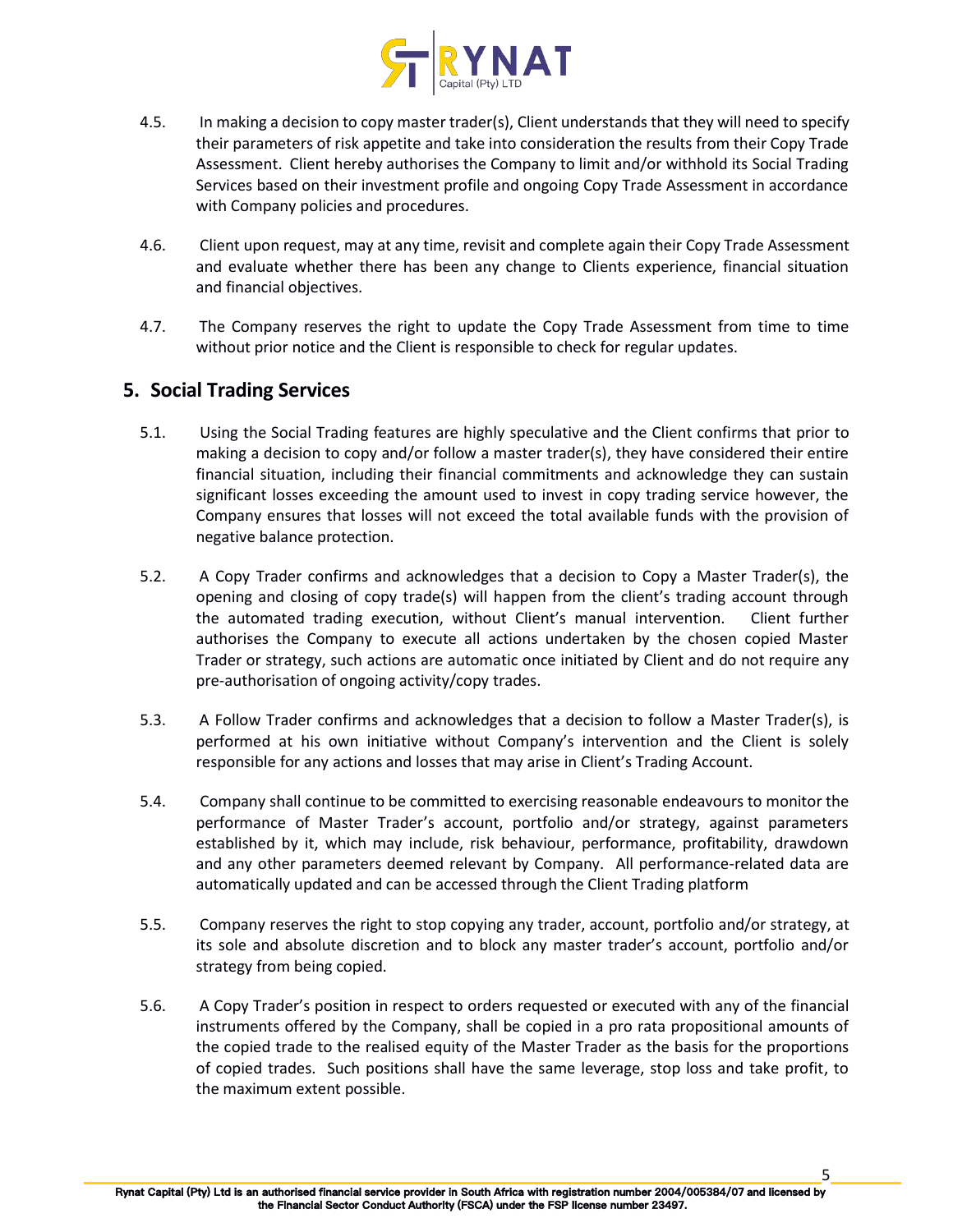

- 5.7. Client acknowledges and understands that they use the Social Trade service at their own risk and the Company and its employees, affiliates, clients and agents will not be liable for any losses that you may sustain as a result of using such services.
- 5.8. Client should note that the Company and its affiliates may:
	- a. take the same or similar positions in specific investments for Company's other clients and own accounts as we do for Client, or
	- b. open trades in an opposite direction to the Client
- 5.9. It should be noted, in addition, that the Company has no obligation to purchase or sell, or to recommend for purchase or sale in the Client's Trading Account.
- 5.10. Other than the costs referred to within the Client Agreement and Contract specifications incorporated on the website and Client Trading Platform, there will be no additional costs incurred by the client for the Social Trading service.

#### **6. Client Representation and Warranties**

- 6.1. The Client represents and warrants to the Company the following
	- The Client represents and warrants to the Company the following<br>a. The Client is at least 18 years old, or the age of legal consent for engaging in financial investment activities under the laws of any jurisdiction that applies to him.
	- b. The Client is of sound mind and capable of taking decisions for his own actions
	- c. Client shall have the ability to interact, follow and copy other traders by using and fulfilling the parameters of Social Trading Features provided and made available on the Company's website and/or Client Trading Platform.
	- d. Client shall at all times, use its own judgment and skill when using the Social Trading Service and agrees that any evaluation and acceptance of risks involved with the use of the Social Trading service relays on the Client.
	- e. There are no restrictions on the markets or financial instruments in which any Transactions will be sent for execution, depending on the Client's nationality or religion.
	- f. The Client is aware of any requirements and implications, including, limited to any restrictions or reporting requirements set in the Client's local jurisdiction as a result of entering into the Agreement. Company is not liable for any requirements imposed by Client's local authorities, Client undertakes to comply with applicable requirements.
	- g. Client shall not use the Company's Content for Social Trading Features and Services for any unlawful or unauthorized purposes.
	- h. All actions performed under the Agreement will not violate any law or rule applicable to the Client or to the jurisdiction in which the Client is resident, or any agreement by which the Client is bound or by which any of the Client's assets or funds are affected.
	- i. The Client is the individual who has completed the Copy Trade Assessment Form or, if the Client is a company, the person who has completed Copy Trade Assessment Form on the Client's behalf is duly authorized to do so.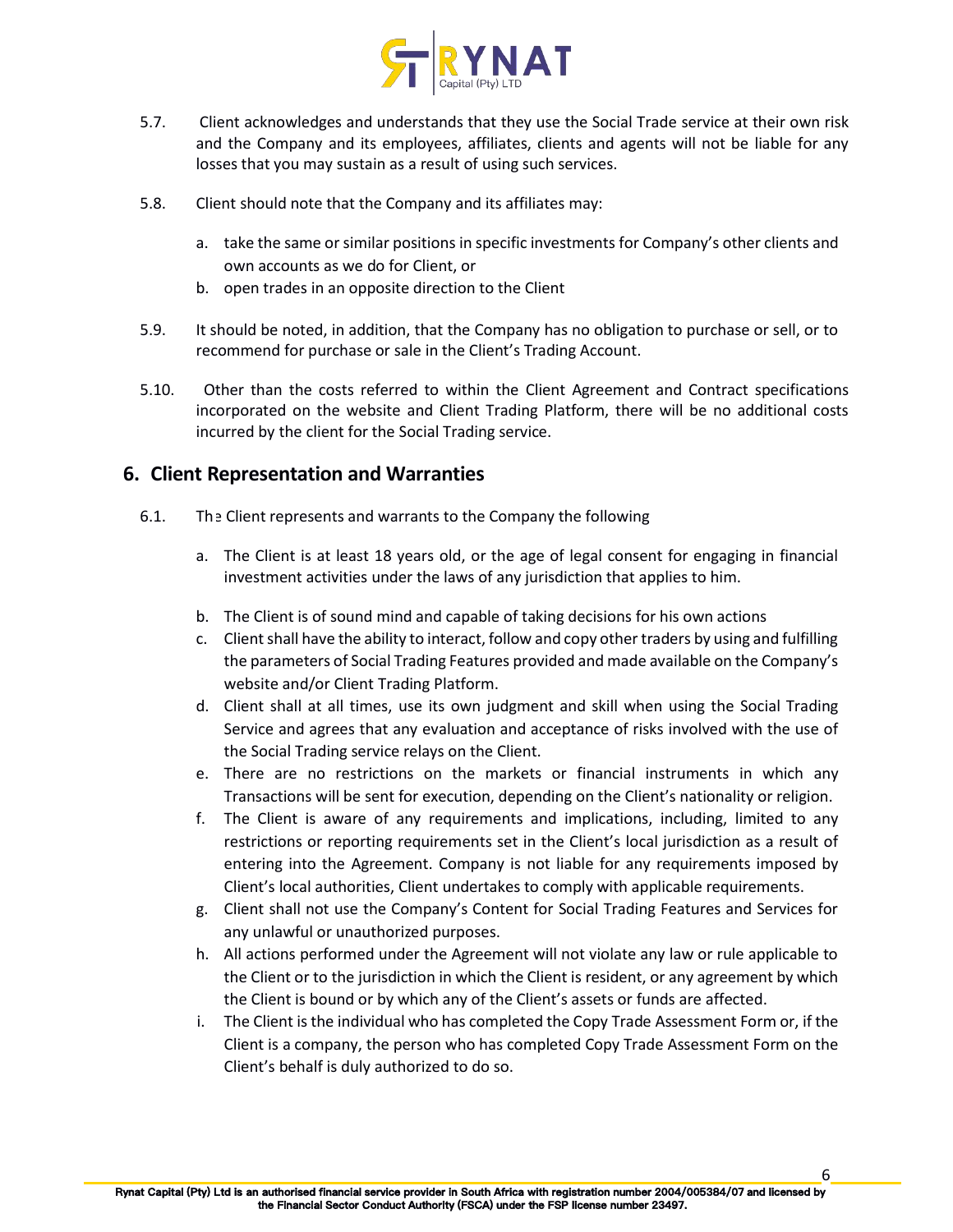

#### 6.2. **Prohibited Actions**

Client is strictly prohibited to use (inter alia) the Social Trading Services in order to:

- a. Disturb or damage the Services, Servers, or networks connected to Company's Social Trading Service.
- b. Violate any local, state, national or international law which applies to the Company's software.
- c. Provide false and/or misleading information through any of the Company's websites, application and/or any network status/posts/blogs and any other communications and/or content options available by the Company.
- d. Unlawfully access or attempt to gain access, reverse engineer or otherwise circumvent any security measures that the Company has applied to the Platform(s).
- e. Copy any trading activity performed by an introducer who has introduced the Client to the Company to avoid conflict of interests.
- f. make statement as to their eligibility, to provide Investment advice, Portfolio Management and/or any other service and/or activity without necessary license(s), if applicable in their state of residency and/or in the residency state of the Company's clients.
- g. Make statements that the Company and/or its affiliates endorse, maintain any control and/or guarantee the accuracy and/or completeness of any content the Client published, posted or shared to other Company Clients.
- h. Make statements that are, but not limited, to abusive, defamatory, harassing, racist, hatred, threatening, contain sexually explicit content and/or grossly offensive or insulting to other clients.
- i. Makes statements that are, but not limited, to abusive, defamatory, harassing, racist, hatred, threatening, contain sexually explicit content and/or grossly offensive or insulting through any of the Company's websites, application and/or any network status/posts/blogs/forum and any other communications and/or content options available by the Company
- j. Make statements that promote or advertise any of the Company's services and/or other online entities and/or unlawful multi-level marketing, such as pyramid schemes through any of the Company's websites, application and/or any network status/posts/blogs/forum and any other communications and/or content options available by the Company
- k. Revealing any personal information and contact information as well as posting advertisement or promotions through any of the Company's websites, application and/or any network status/posts/blogs/forum and any other communications and/or content options available by the Company
- l. Unlawfully access or attempt to gain access, reverse engineer or otherwise circumvent any security measures that the Company has applied to the Platform(s).
- m. Use any type of spider, virus, worm, Trojan-horse, time bomb or any other codes or instructions that are designed to distort, delete, damage or disassemble the Platform(s) or the communication system or any system of the Company.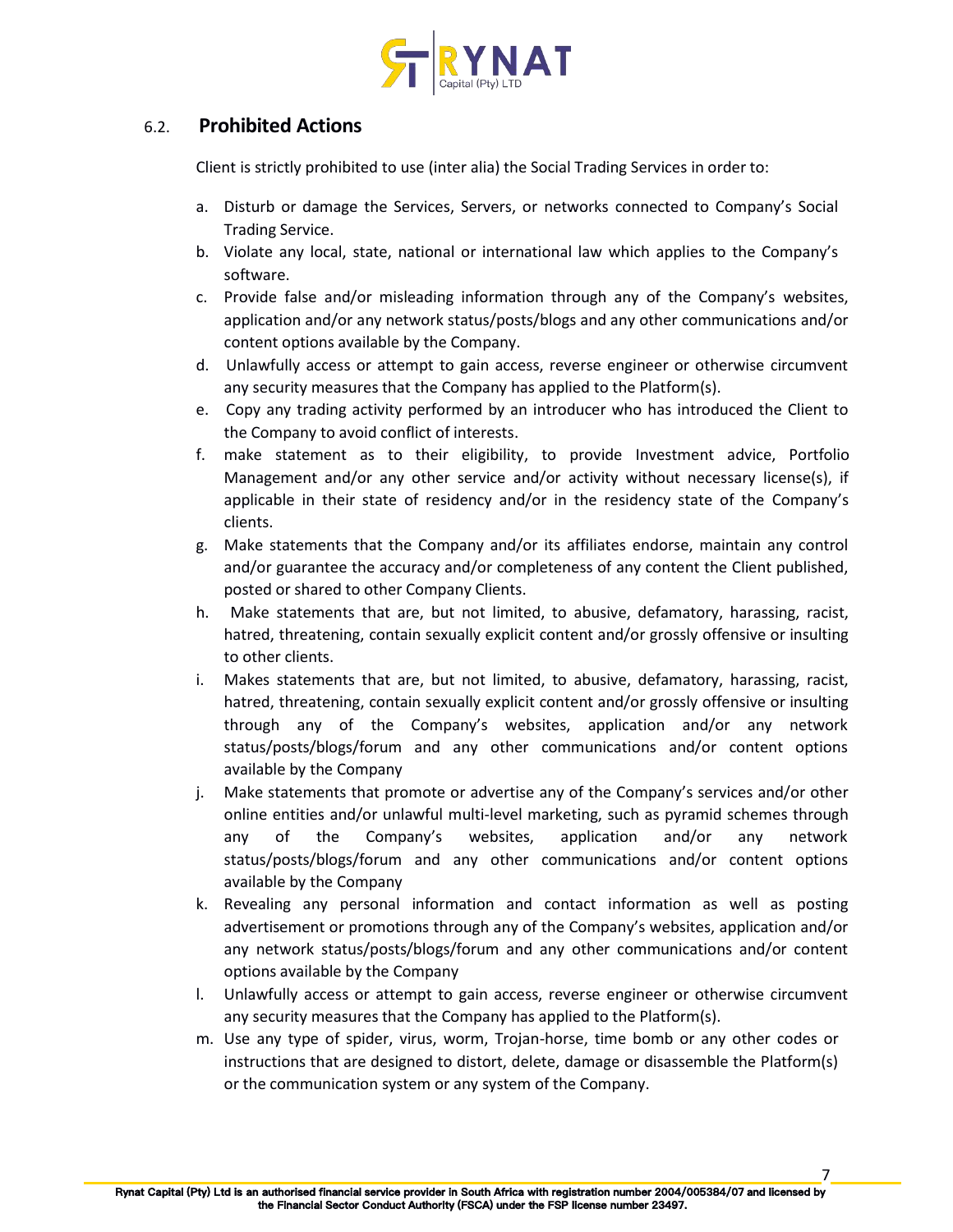

6.3. The Company reserves the right to take action as per paragraph 11 if the provisions of this section apply.

## **7. Personal Data**

- 7.1. By entering into this agreement and accepting these Terms and Conditions, you acknowledge that you have read and understood the Company's Privacy Policy, available on the Company's website.
- 7.2. The Company may collect client information directly from the Client (in his completed Copy Trade Assessment Form or otherwise) or from other persons including, for example, the credit reference agencies, fraud prevention agencies, banks, other financial institutions, third authentication service providers and the providers of public registers.
- 7.3. Client information which the Company holds is to be treated by the Company asconfidential and will not be used for any purpose other than in connection with the provision, administration and improvement of the Services, anti-money laundering and due diligence checks, for research and statistical purposes and for marketing purposes. Information already in the public domain, or already possessed by the Company without a duty of confidentiality will not be regarded as confidential.

#### **8. Social Trading Risk Disclosures**

- 8.1. By entering into this agreement and accepting these Terms and Conditions, you acknowledge that you have read and understood the Company's Risk Disclosures, available on the Company's website.
- 8.2. Automated trading execution whereby trades are opened and closed in your account without your manual intervention.
- 8.3. The Company gives no warranty as to the performance and/or profitability of the Client's trading decisions including the performance of any investment, portfolio or strategy followed by Master Trader(s).
- 8.4. The Company shall not be liable for any loss suffered by the Client in connection with the Services it provides to the Client under this Agreement unless such loss arises directly from the gross negligence or fraud of the Company.
- 8.5. It is provided that the Company shall not be liable to the Client or any other person for any consequential, circumstantial, special or indirect damages (including without prejudice to the generality of the aforementioned, loss of profit, loss of opportunity, commercial losses and damages) which are incurred by the Client in connection with this Agreement.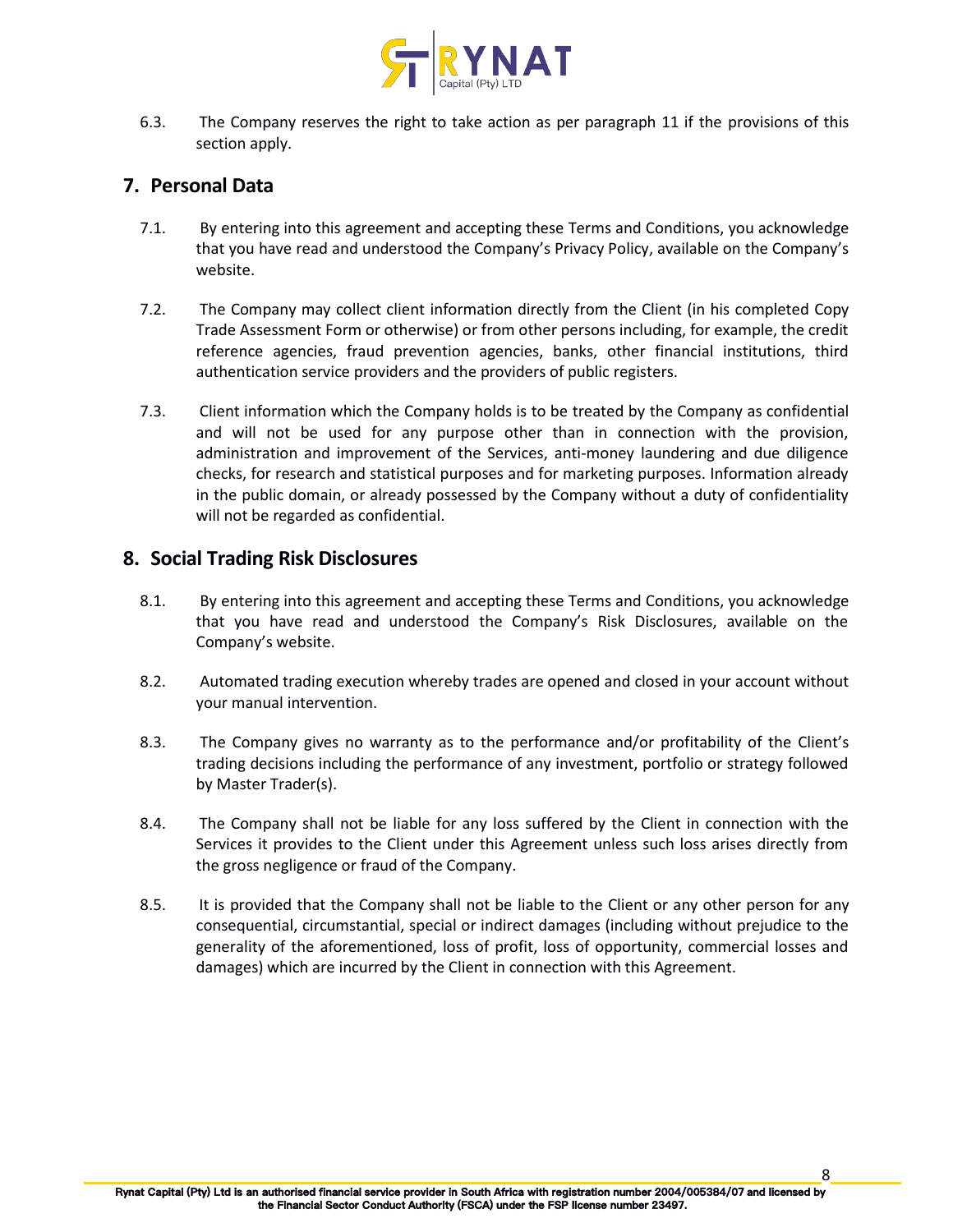

- 8.6. In the event the Company provides information, recommendations, news, information relating to transactions, market commentary or research to the Client (or in newsletters which it may post on its Website or provide to subscribers via its Website or otherwise), the Company shall not, in the absence of its fraud or gross negligence, be liable for any losses, costs, expenses or damages suffered by the Client arising from any inaccuracy or mistake in any such information given.
- 8.7. The Company will not be under any duty to provide the Client with any legal, tax other advice relating to any Transaction or to the use of these Services. The Client may wish to seek independent advice before entering into a Transaction or use of these Services.
- 8.8. The Company does not guarantee the reviewing and monitoring of all content posted through any of the Company's websites, application and/or any network status/posts/blogs/forum and any other communications and/or content options available by the Company and the Company does not in any manner encourage, support, verify or agree with any such content that has not been reviewed or monitored.
- 8.9. The Company provides the Social Trading Features for information purposes only and neither the Company nor its affiliates and/or employees and/or agents are investment or financial experts and advisers and any information is provided solely to enable the Client to make his own investment decisions and does not amount to investment, tax legal or other advice or unsolicited financial promotionsto the Client and the client at his own risk is solely responsible for any investment decision, strategy and actions and/or losses sustained as a result of his own actions.
- 8.10. The Client is solely responsible to seek independent advice prior to using any of the Services provided under this Agreement and in determining whether the Services under this Agreement are appropriate and/or suitable to the Client.
- 8.11. Information of the previous/past performance of a Financial Instrument it is not a guarantee for its current and/or future performance. The use of historical data does not constitute a binding or safe forecast as to the corresponding future performance of the Financial Instruments to which the said information refers nor that any account will likely achieve profits or losses similar to those applied by and shown in the Master Trader(s) account.
- 8.12. Clients by placing additional trades in their account or modify or cancel an order generated by the use of Social Trading Features acknowledge that this may result to a different outcome than the outcome reached in the account of the Master Trader(s). Unopened copied trades in amounts lower than the minimum trade may also result in different results. Cash-out and withdrawal by the Master Trader may also generate a materially different result to what Clients have copied as it may affect the Copy Trading proportions.
- 8.13. The client is warned that Slippage may occur when trading in Financial Instruments and the Company does not guarantee that the trade will be filled at the order price/stop loss specified in the account of the Master Trader(s) and all orders will be filed at the available market price available to us that may or may not match the requested order price.

9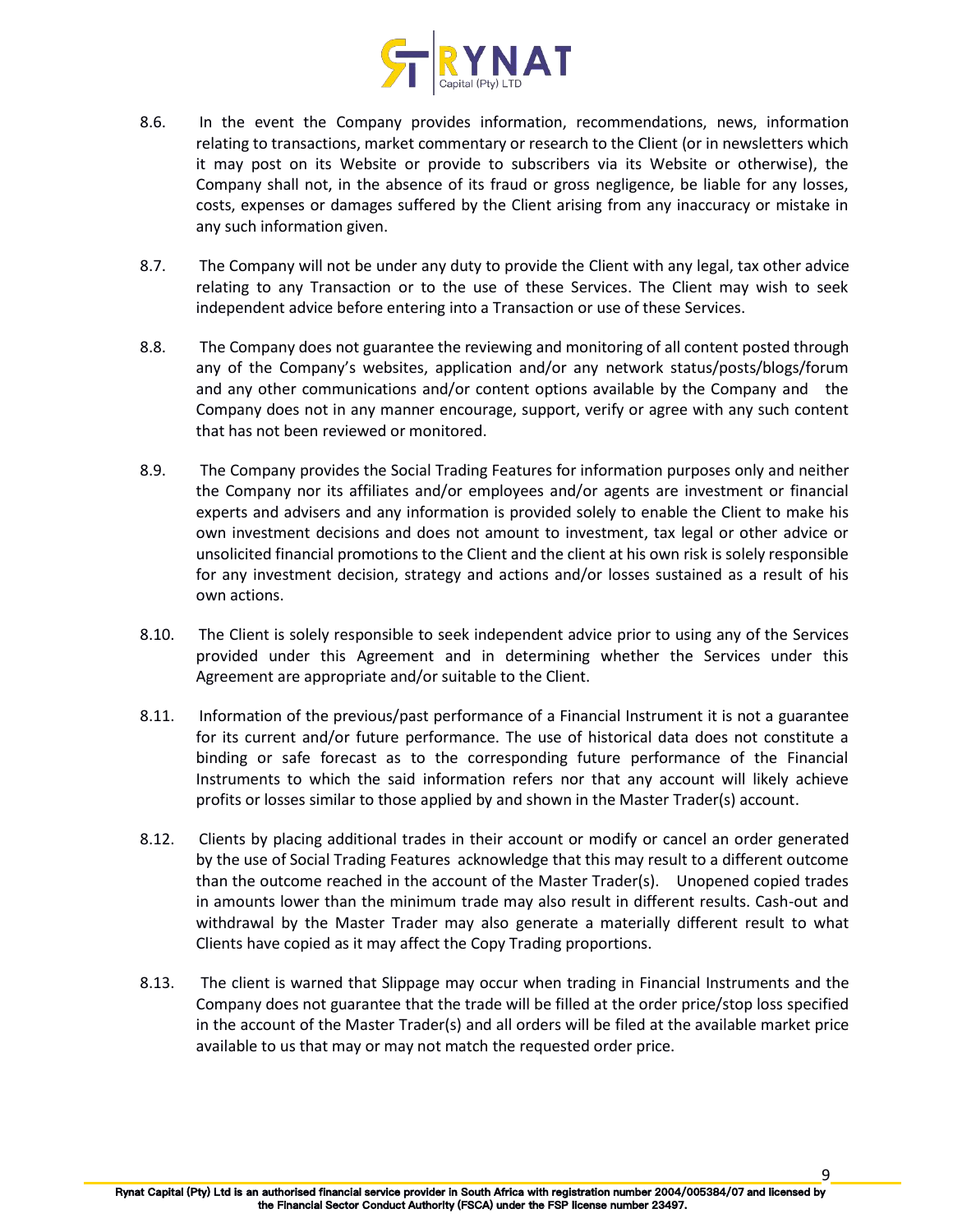

8.14. The Company may from time to time set the minimum position amounts that Clients can copy a Master Trader's trades, and/or strategies and/or portfolio positions followed by the Master Trader. Clients acknowledges that they can copy a Master Trader by investing an amount equal to the lower of either the minimum position amount as shall be set by the Company from time to time or the proportional amounts of the copied trade to the realized equity of the Master Trader as the basis for the proportions of copied trades. Such positions shall have the same leverage, stop loss and take profit, to the maximum extent possible. Trades below the minimum trade amount shall not be opened. All such positions shall be modified and/or closed automatically if and when modified/closed by the Master Trader, for whatsoever reason, without providing any further notice and without any action on your part. You should be able and prepared to bear the loss of the entire investment You made in such as the Master Trader. You are fully responsible for any losses You may sustain as a result of our automatic execution of instructions generated as a result of the utilizing of any of the Social Trading Features.

#### **9. Termination & Termination Results**

- 9.1. Without prejudice to the Company's rights under this Agreement to terminate it immediately without prior notice to the Client, each Party may terminate this Agreement by giving at least five (5) Business Days Written Notice to the other Party.
- 9.2. We shall terminate the Agreement with immediate effect, notwithstanding any other action, in the event of:
	- a. a breach of any part of the Agreement by you;
	- b. where we have reasonable grounds to believe that you have not acted in good faith, including, but not limited to where we determine that you have, willingly or not, abused our 'Negative Balance Protection' policy. This includes, but it is not limited to you hedging your exposure using multiple trading Accounts, whether under your same profile or in connection with another Client.
	- c. an issuance of an application, order, resolution or other announcement in relation to bankruptcy or winding-up procedures involving you;
	- d. your death or incapacity (please note that in the event of death, any funds available in your Account(s) shall form part of your estate);
	- e. a breach of any applicable law by you, including, but not limited to any applicable anti money laundering laws and regulations;
	- f. you have acted contrary to our 'Order Execution Policy' or any other of our policies or procedures.